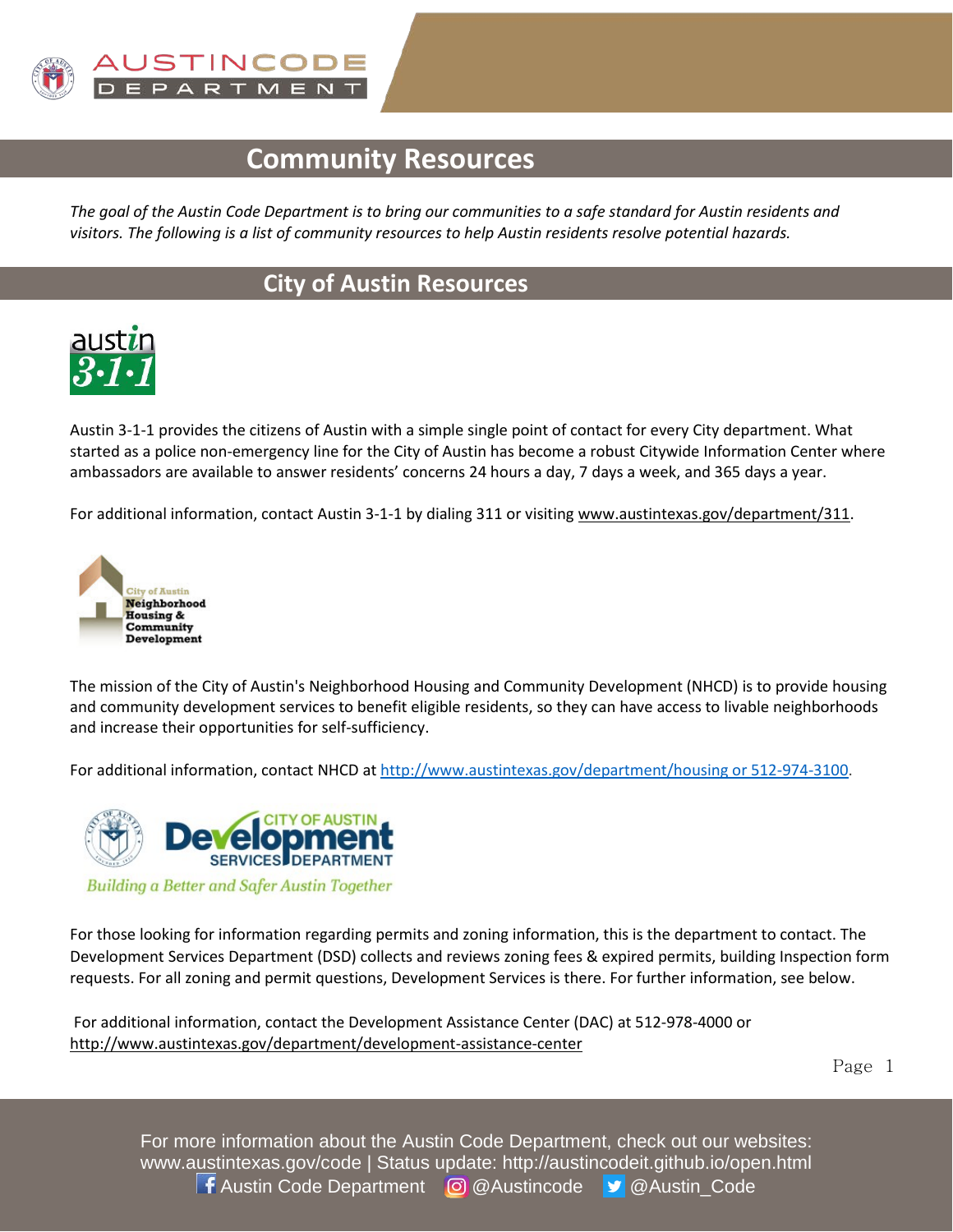



The Austin Public Health's (APH) mission is to prevent disease, promote health, and protect the well-being of our community, with the vision of making Austin/Travis County the healthiest in the nation. When we support well-being, we ensure that everyone has equal access to health and human services so all may live their best life. APH services include graffiti removal, rodent control, swimming poor/spa inspections, health screening, and free social services. Visit Neighborhood Centers for services for low and moderate-income families in need including basic needs (food pantry), seasonal program services (Christmas Bureau applications) and social services (crisis intervention).

For additional information contact Austin Public Health at www.austintexas.gov/department/health, 512-972-5000, or dial 3-1-1.

## **State of Texas Resources**



2-1-1 Texas, a program of the Texas Health and Human Services Commission, is committed to helping Texas citizens connect with the services they need. Whether by phone or internet, 2-1-1 Texas' goal is to present accurate, wellorganized and easy-to-find information from state and local health and human services programs. 2-1-1 Texas is a free, anonymous social service hotline available 24 hours a day, 7 days a week, and 365 days a year.

No matter where you live in Texas, you can contact 2-1-1 Texas, and find information about resources in your local community. Whether you need help finding *food or housing, child care, crisis counseling or substance abuse treatment*, one number is all you need to know.

For additional information, contact 2-1-1 Texas by dialing 211, 877-541-7905 or visiting [www.211texas.org.](http://www.211texas.org/)



The Texas Department of Family and Protective Services (DFPS) is responsible for investigating abuse, neglect and financial exploitation. They provide services to persons who are aged 65 or older or, if age 18-65, with mental, physical, or developmental disabilities. This organization aims to protect older adults and other person with disabilities.

For additional information, visit DFPS at [https://www.dfps.state.tx.us/.](https://www.dfps.state.tx.us/)

Page 2

For more information about the Austin Code Department, check out our websites: www.austintexas.gov/code | Status update: http://austincodeit.github.io/open.html **f** Austin Code Department **@** @Austincode **y** @Austin Code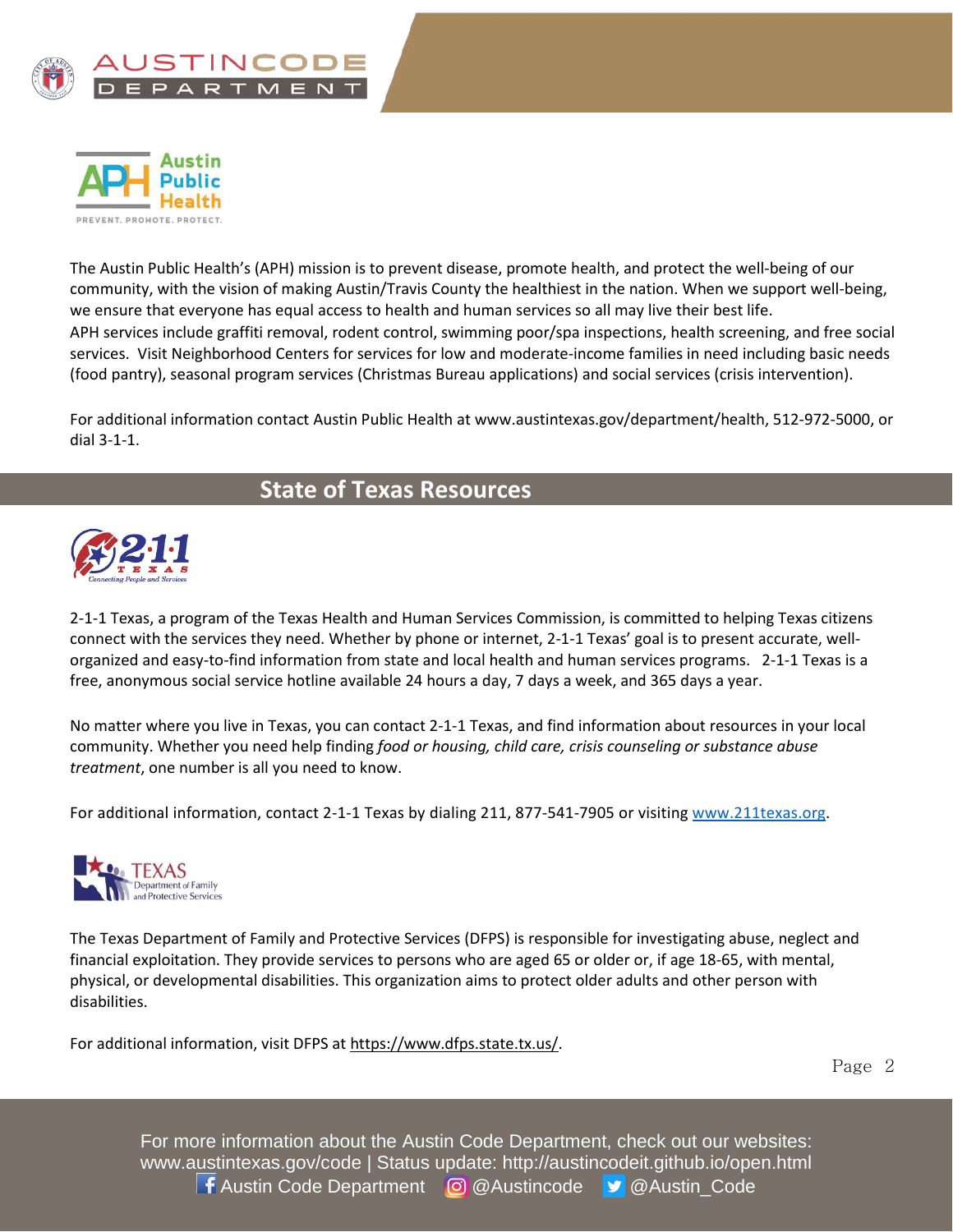



Many people care for loved ones older than 60 years of age and for those looking for resources, the Texas Department on Aging and Disability Services (DADS) is an invaluable one. They offer Community Partner Programs, resources to help Texans age and live to their very best, faith and community programs as well as resources that support aging adults. In short, this department offers long term care, disable, financial, health, employment, medical & physical disabilities, blind, deaf, autism and comprehensive rehab. For more information, see below.

For additional information, contact DADS at 855-937-2372 or [www.dads.state.tx.us.](http://www.dads.state.tx.us/)



The Texas Health and Human Rights Services department is dedicated to promoting a diverse environment, free of discrimination. For those experiencing discrimination or abuse, this is the agency to report it to. Abuse can occur in: nursing homes, assisted living facilities, home health and hospice, day activity and with health services intermediate. For advice and advocacy, this is the agency to contact. Please see below for additional information.

For additional information, contact Consumer Rights & Services 800-458-9858 or www.dads.state.tx.us/services/crs.

#### **County Resources**

# TRAVISCOUNTYTX\*GOV

They provide direct services or services through the nonprofit sector that address the community, family support services, weatherization and home repair. For additional information, see below.

Travis County Health & Human Services and Veteran Service (7 Community Centers):

Phone numbers by zip (78701) 512-854-4120, (78653) 512-854-1520, (78704) 512-854-1550, (78645) 512-854-9130, (78735) 512-854-1500, (78660) 512-854-2130 or 512-854-1530.

For additional information, visi[t www.traviscountytx.gov/health-human-services/divisions/family-support-services.](http://www.traviscountytx.gov/health-human-services/divisions/family-support-services)

For more information about the Austin Code Department, check out our websites: www.austintexas.gov/code | Status update: http://austincodeit.github.io/open.html **f** Austin Code Department @ @Austincode **y** @Austin Code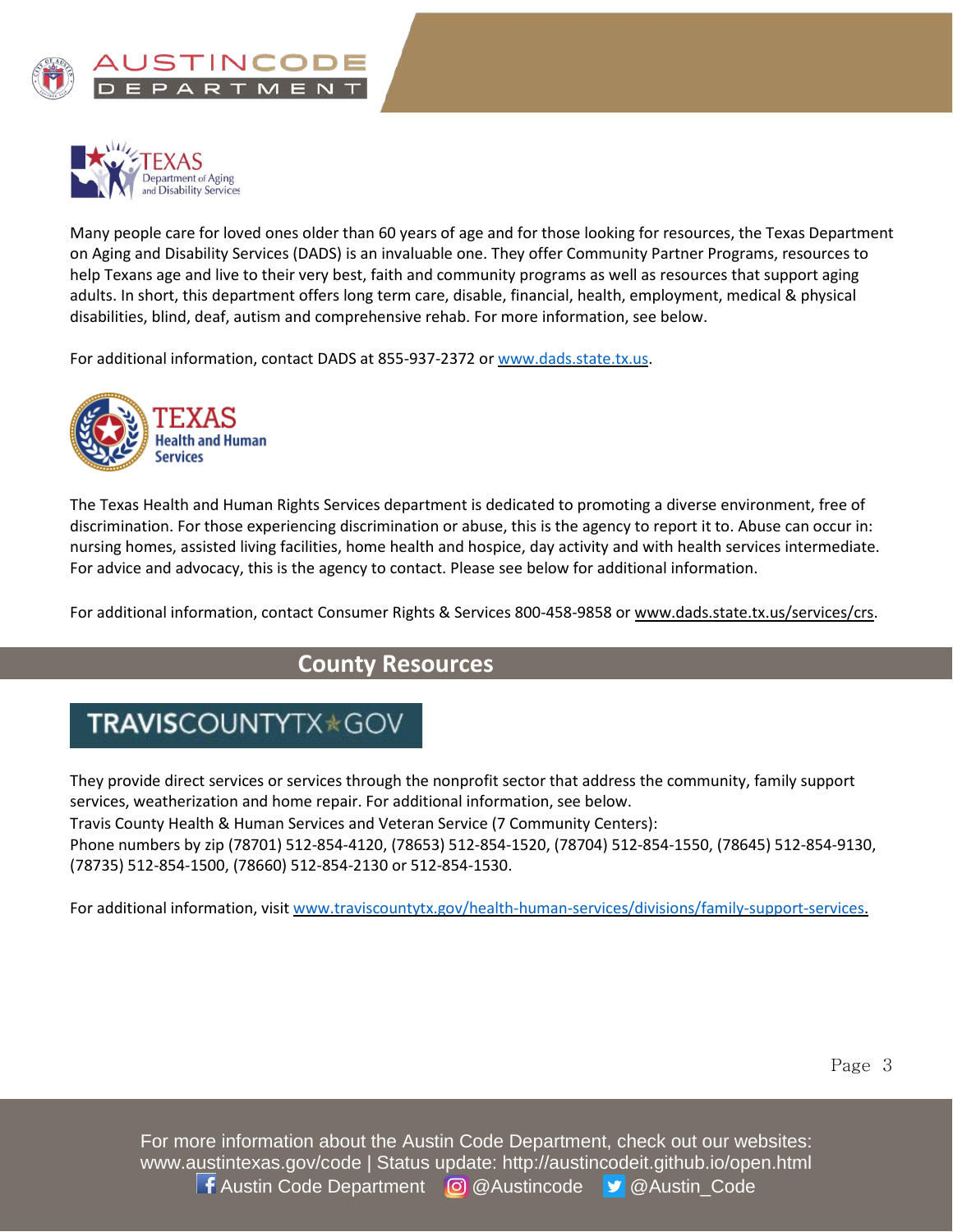

### **Non-Profit Resources**



The Texas RioGrande Legal Aid (TRLA) provides free civil legal services to residents in 68 Southwest Texas counties, and represents migrant and seasonal farm workers throughout the state and in six other southern states. TRLA also operates public defender programs that serve at least 10 Texas counties, representing low-income and indigent people accused of felonies, misdemeanors, and juvenile crimes. TRLA serves about 23,000 clients each year. TRLA attorneys specialize in more tha[n 45 practice areas,](http://www.trla.org/practice-areas) including *family, employment, foreclosure, bankruptcy, subsidized housing, farmworker, civil rights, and environmental law.*

For additional information, contact TRLA a[t www.tria.org/office/austin](http://www.tria.org/office/austin) or 888-988-9996.



Building and Strengthening Tenant Action (BASTA) is a non-profit project dedicated to helping Austin renters work with their neighbors to improve conditions in their homes and communities. BASTA's goal is to create sustainable and autonomous tenant associations by cultivating leadership in tenant communities.

BASTA provides one-on-one guidance and group trainings in the following area*s: outreach methods, facilitation techniques, negotiation strategy, campaign planning, and property research.* For additional information, contact BASTA at [www.bastaaustin.org](http://www.bastaaustin.org/) or 512-522-9984.

# **Austin Tenants' Council**

The Austin Tenants' Council protects tenants' rights and educates the community on fair housing. The council has been around for forty- five years and is committed to advocating for safe, decent and affordable housing for all. For any renter who needs representation or who has questions regarding their rights as renters, this is a helpful resource.

For additional information, contact the Austin Tenants' Council at [www.housing-rights.org](http://www.housing-rights.org/) or 512-474-6000.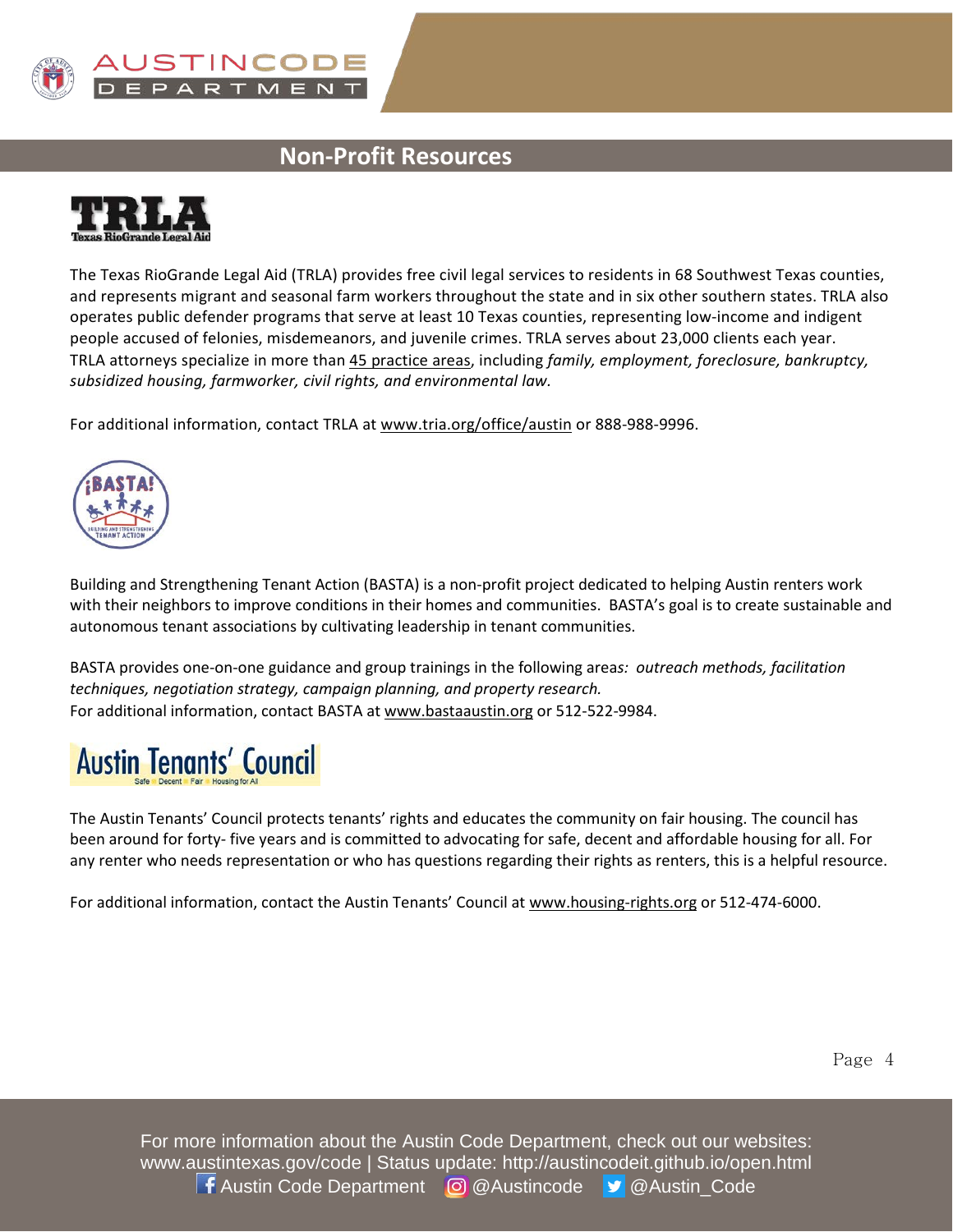



For those looking for additional support for loved ones with disabilities, East Seals Central Texas is a wonderful organization to contact. In addition to supplying summer camps and employment opportunities, they also offer a community for women with disabilities and adult day services. In-home care, therapy and mental health programs are also offered. For more information, see below.

For additional information, contact Easter Seals Central Texas' Critical Home Accessibility Modification Program (CHAMP) at 512-615-6820 or www.easterseals.com/centraltx.



Meals on Wheels is a great organization dedicated to providing quality food for all Texans. This service provides a myriad of resources including, in-home care, veteran services, home repair, treatment for depression and meals. For those who are homebound or who just need a little help within their home, Meals on Wheels is wonderful organization and resource. For further information, see below.

For additional information, contact Meals on Wheels at 512-476-6325 or www.mealsonwheelscentraltexas.org.



For those looking for some help around the house or for someone to help them in their career, the Austin Area Urban League is a great resource. They cover home repairs, advocacy, financial empowerment and workforce and career development. As an organization that works with traditionally underserved communities, this is a valued and useful resource.

For additional information, contact Austin Area Urban League at 512-478-7176 or [http://aaul.org.](http://aaul.org/)